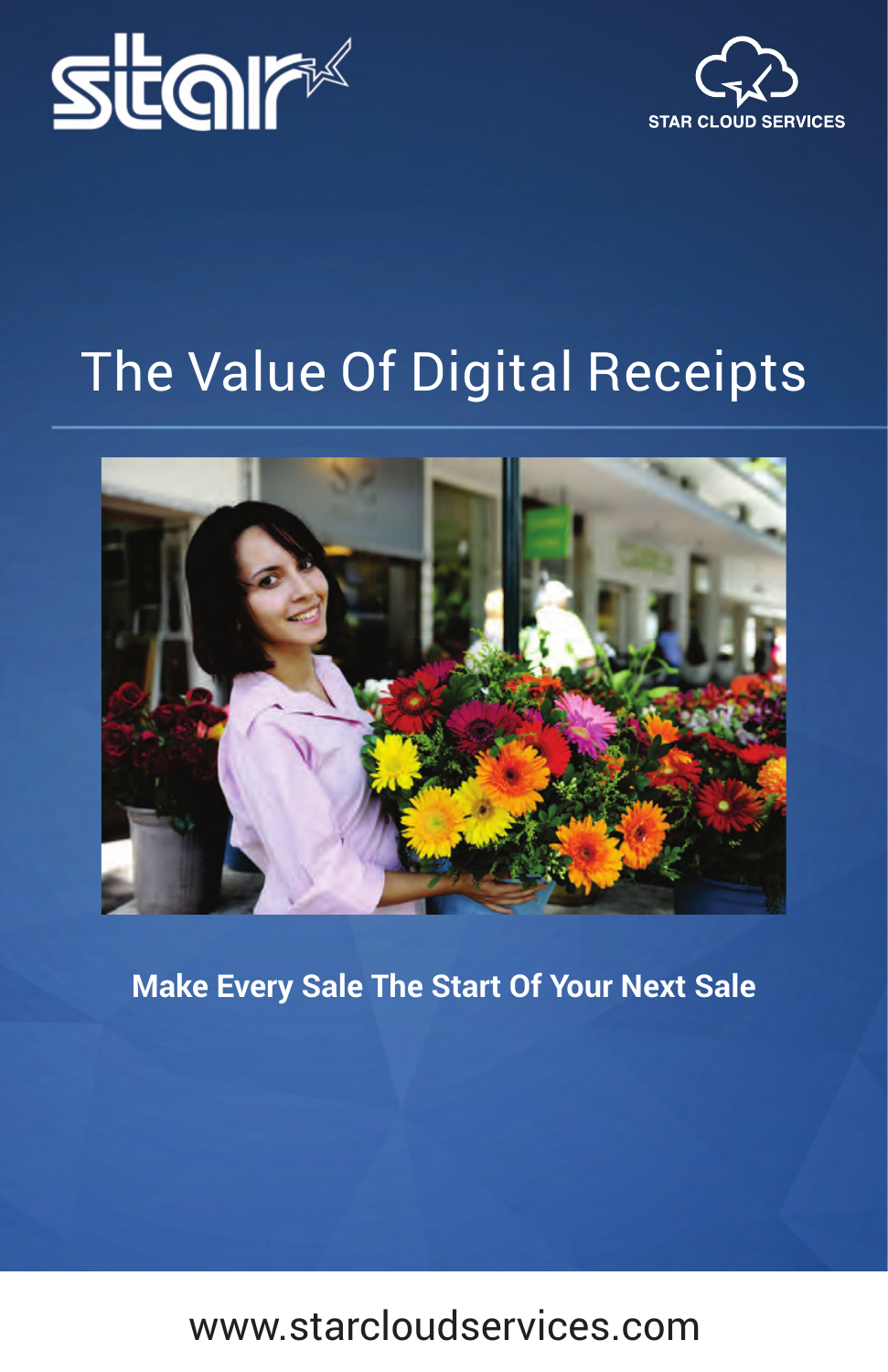



#### **About Star Cloud Services**

Star Cloud Services is a cutting-edge IoT company that isblazing new trails in cloud-integrated retail services. We have the unique ability to transform shopping receipts intovaluable digital transaction data directly from the receiptprinter already on your countertop. Backed by StarMicronics and a deep understanding of consumer needs, Star Cloud Services' cloud platform is an effective methodology to help retailers make every sale the start oftheir next sale.



We developed our suite of solutions to enable retailers to better engage, retain and activate shoppers. Retailers have access to the Star Micronics Cloud, where they can managetheir account through an easy-to-use dashboard interface. In the dashboard retailers have our full suite of free servicesat their disposal, including device management and datafacilitation tools, as well as customer engagement amenities including Customer Survey, Engage Now and Receipt Flip. The information presented by retailers throughthese services is available for customers directly on theAllReceipts $^{\text{\tiny{\textsf{TM}}}}$ app, our digital receipt solution.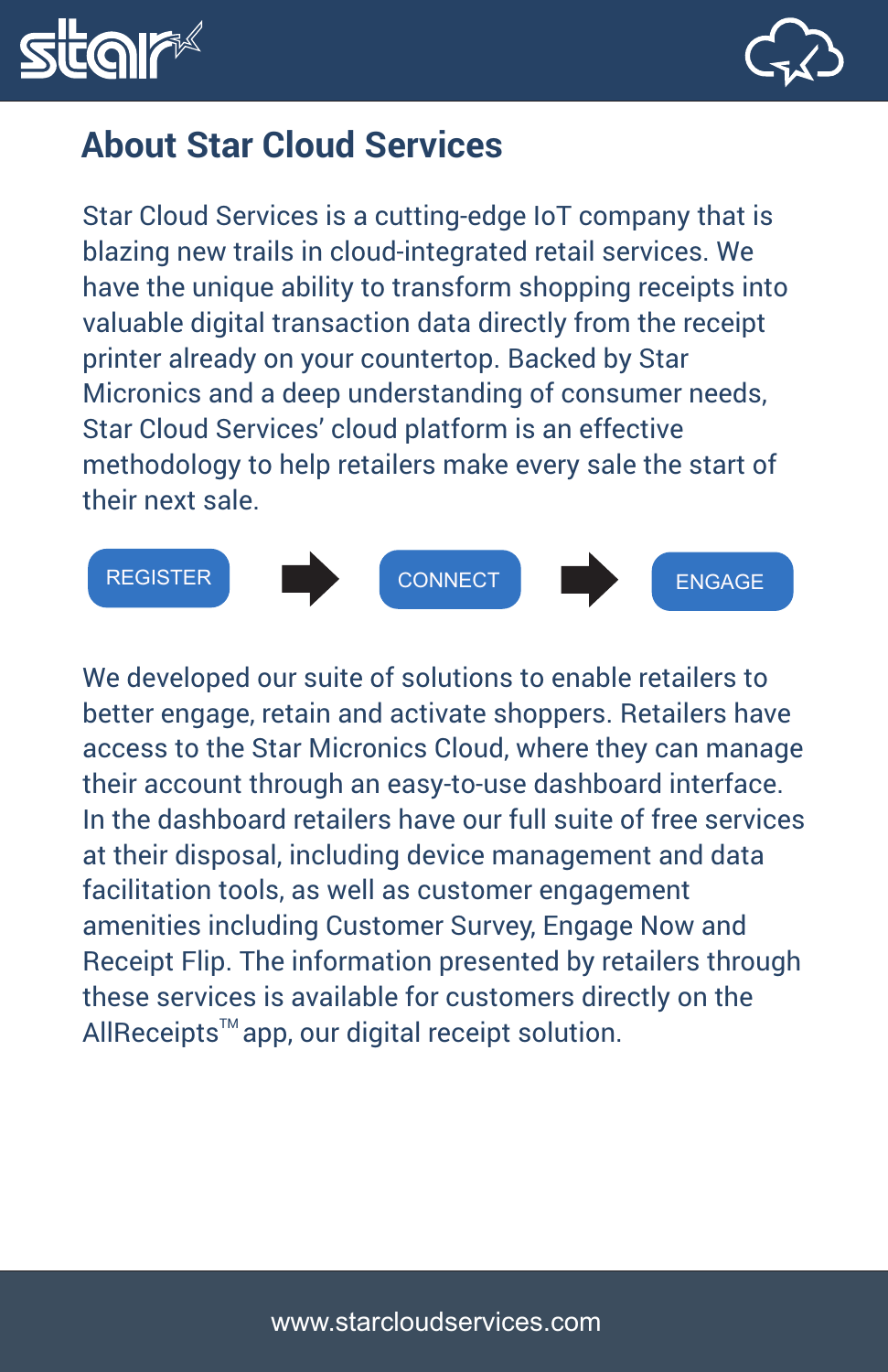



#### **AllReceiptsTM**

AllReceipts is the premier digital receipt solution and is available in the Apple App Store and Google Play Store. It isfast, free, secure and easy to use for both retailers andconsumers.

AllReceipts allows consumers not only to store and managetheir receipts on any iOS or Android device, but also provides them with the most pertinent information, communicated by individual retailers.

AllReceipts, when combined with our other services enablesStar Cloud Services to deliver the most comprehensive digital receipt solution, facilitating a delightful, personal andprivate shopping experience for both retailers andconsumers.



www.starcloudservices.com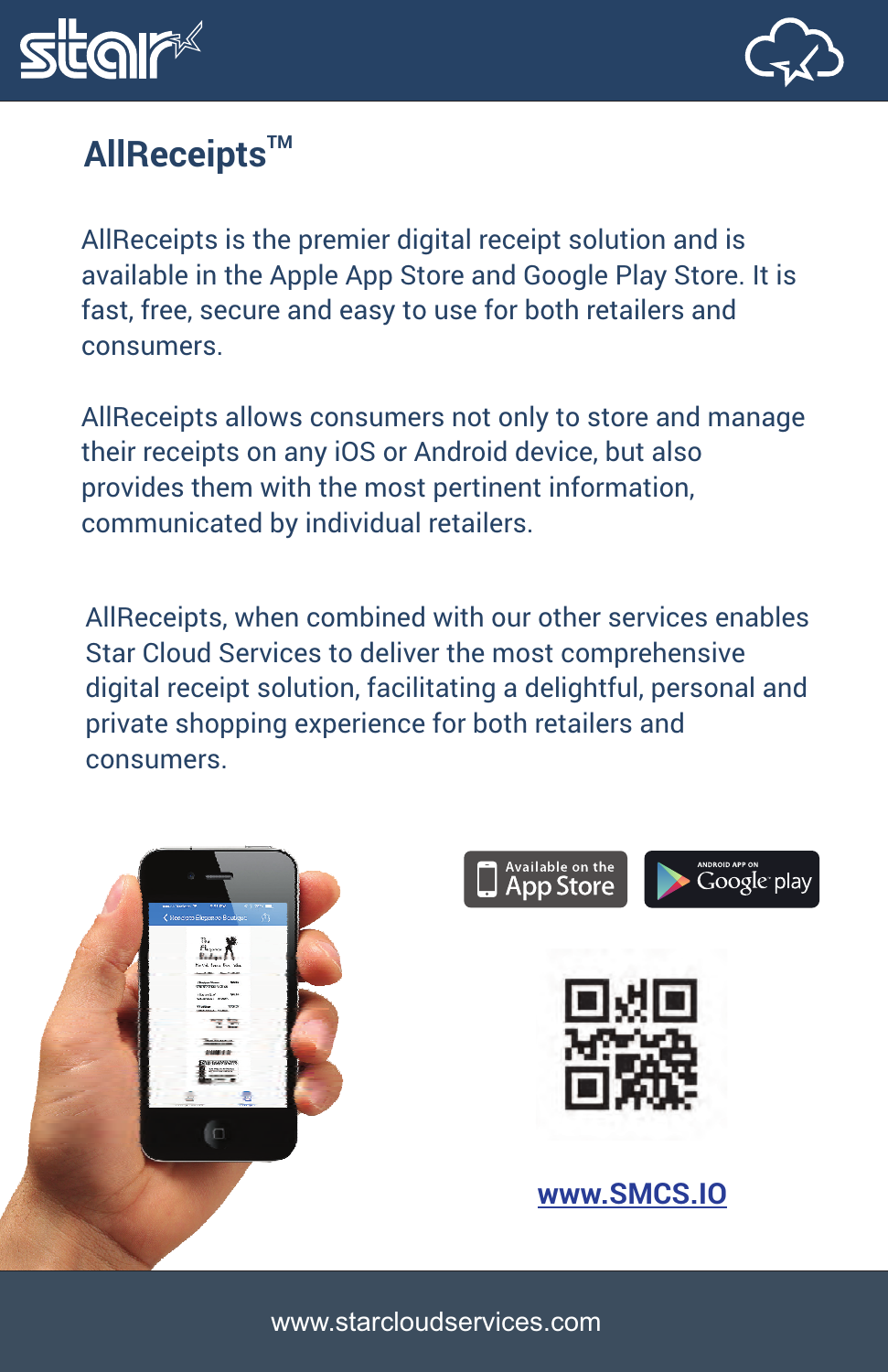



#### Our Services



Through **Engage Now** retailers can offer promotions, discounts, coupons and information on new arrivals, always keeping customers informed.



With **Customer Survey** consumers can relay instantaneous feedback on their shopping experience, giving retailers real-time insight into what may or may not be working in-store, informingimportant business decisions.



Using **Receipt Flip** retailers can take full advantage of the entire receipt space by customizing the back, creating a better in-store experience for shoppers by drastically easing returns and exchanges as well as offering valuable promotions to keep them comingback.



Through **Device Management** retailers receive realtime updates on the status of their printers, allowingthem to address issues such as an open cover orcash drawer, paper-empty or unplugged devices.



**Data Facilitation** allows retailers to transport digital transaction data from transaction receipts to thirdparty partners (TPP). In turn, the TPP can offer a wide range of analytics and services to enhance shopper engagement, such as loyalty programs, ultimately leading to an increase in ROI.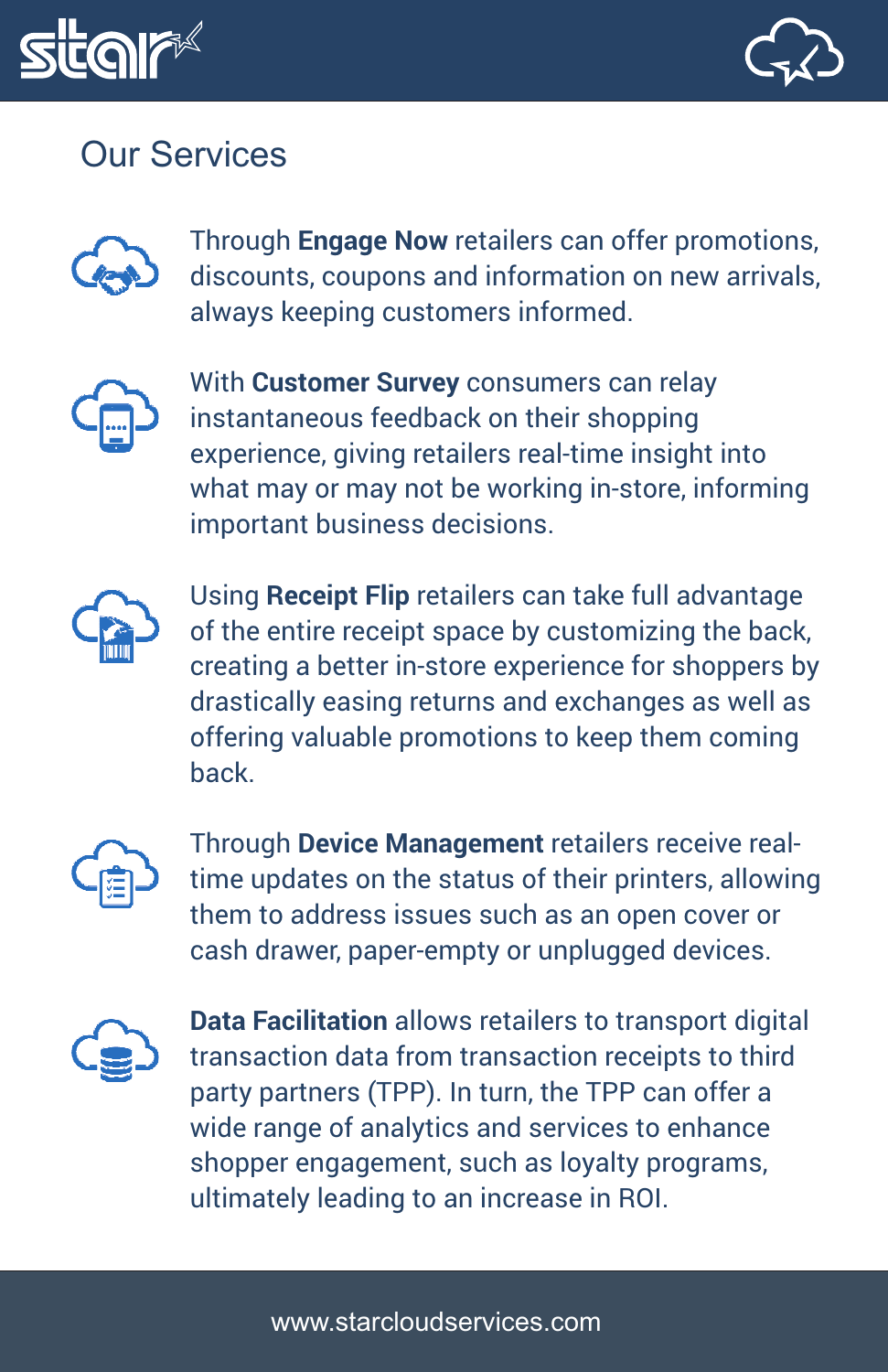



#### **Why Go Digital?**

Receipts are crucial for various reasons, including tax deductions, issuing refunds or reimbursements, reconciling credit card and bank statements, providing proof of service and more. However, as our world continues to embrace the transition to all things digital, having a shoebox full of paper receipts or a stack of them in wallets is no longer desirable forconsumers (was it ever?). Instead, well-executed digitalreceipts are now the preferred solution.

Although digital receipts are invaluable for retailers and customers, the reasons why vary. For retailers, they offer access to key customer data that can be used to drive a number of business decisions including which items to stockand when, tailoring marketing and promotional efforts, andmore. For consumers, they provide a safe, easy and convenient way to store and manage all their receipts in asingle place. As mobile devices solidify their stake as shoppers' primary companion, a digital receipt solution isimportant to stay competitive.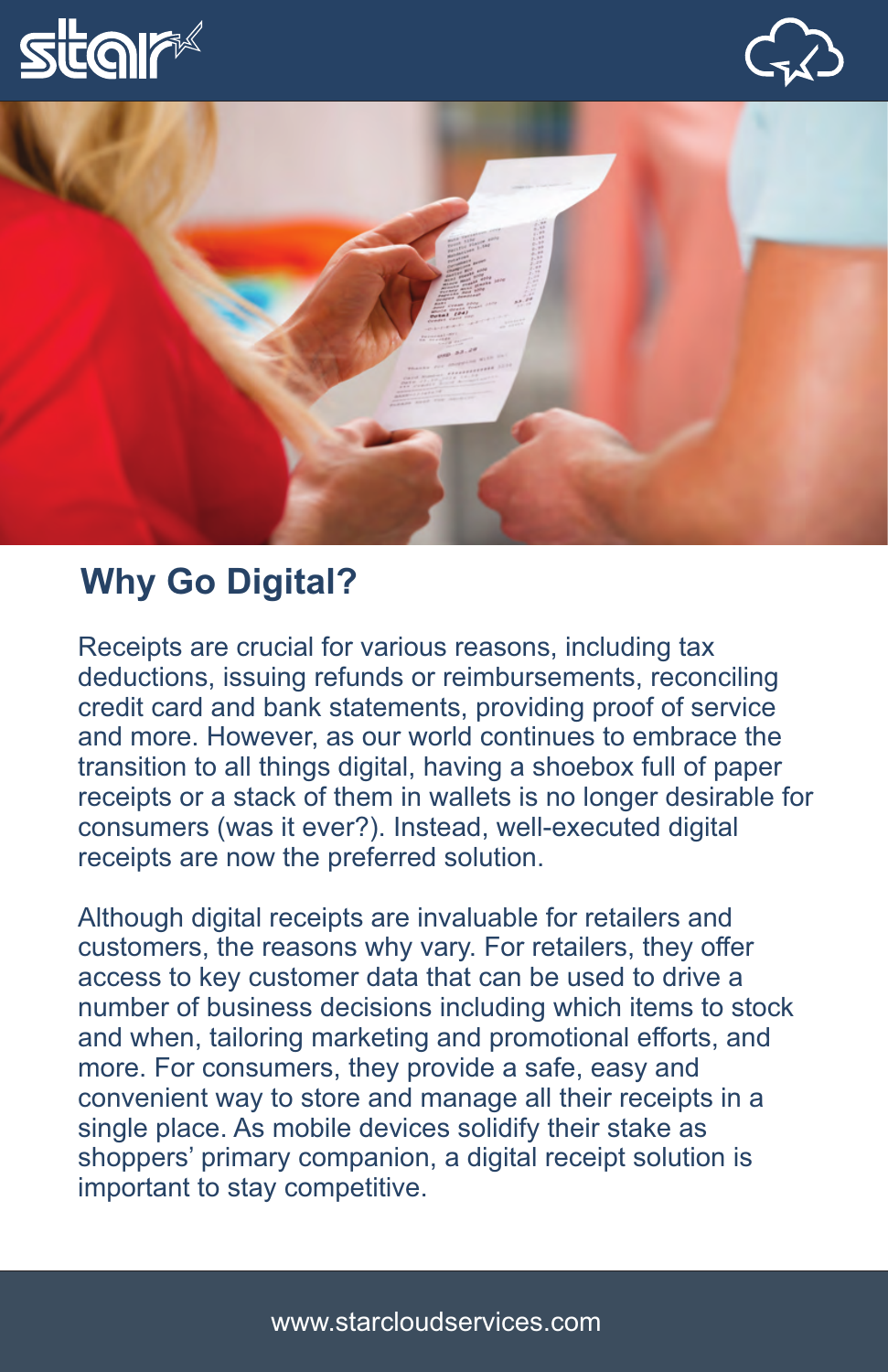



#### **What's Wrong With Email?**

When shoppers opt for emailed in lieu of printed receipts, theymight not realize they are entering into the world of unsolicited email marketing. With privacy and anonymity being a top-of-mind concern among consumers today, a digital receipt solution that takes users' email for self-servingmarketing purposes creates distrust and apprehensionamong shoppers, making it an ineffective solution.

### **... Or Taking a Picture of the Receipt?**

Similar to the lack of discretion from digital receipts that demand an email address, digital receipt solutions that requireusers to take a picture of their printed receipt are ineffectiveand outdated. Think of this approach as the equivalent ofholding a microphone to a speaker to record a song – would you really prefer the crackly, muffled version to the nice crisp sound of a digital audio file? Unlikely. Additionally, when takinga picture of printed receipts, consumers don't necessarilyhave the option to photograph the back side, therefore creating missed opportunities for marketing departments andstress for loss distrust and prevention departments.

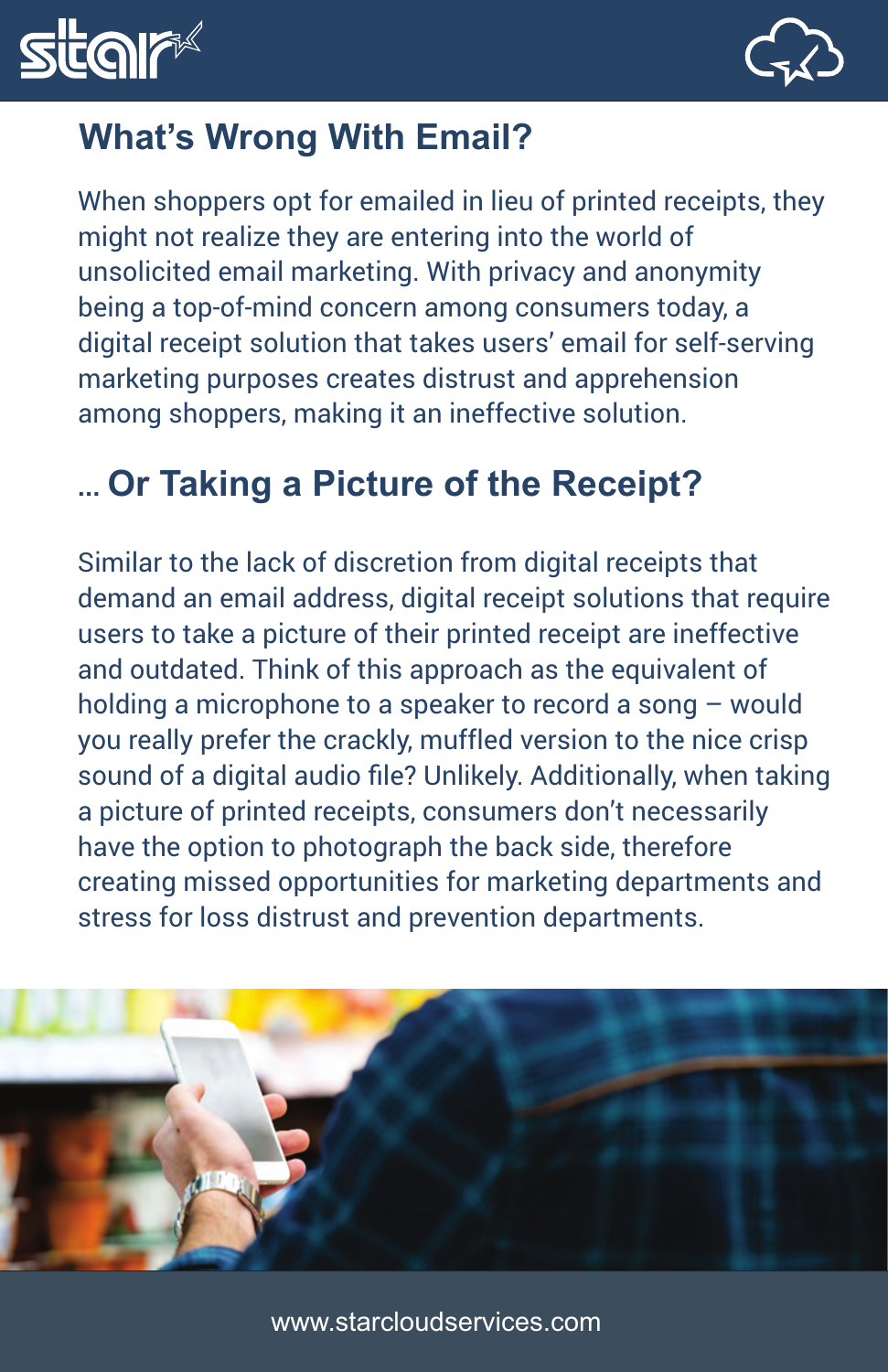



#### **Bridging the Gap Between Printed and Digital**

Storing receipts on the AllReceipts $^{\text{\tiny{\textsf{TM}}}}$  app provides consumers with the most comprehensive digital receipt solution available.On the front of their receipt, shoppers are able to see an itemized list of purchases made, while with a quick tap, they can access the back to review any terms and conditions, store policies, promotions and more. Although simple in nature, this feature is of significant importance to retailers as it is valuable for three departments: financial, to know what was purchased, loss prevention to know under which conditions items can bereturned, and marketing, to get shoppers back in the store.



Oftentimes there is a large gap between digital solutions and loss prevention, causing confused and disgruntled customers and staff. By ensuring shoppers have a digital copy identical totheir printed receipts, loss prevention departments no longerhave to be hindered by digital receipts that lack importantterms and conditions and store policies. With this improvement, consumers have everything they need on theirsmartphone, freeing them of the hassle of printed receipts.

www.starcloudservices.com